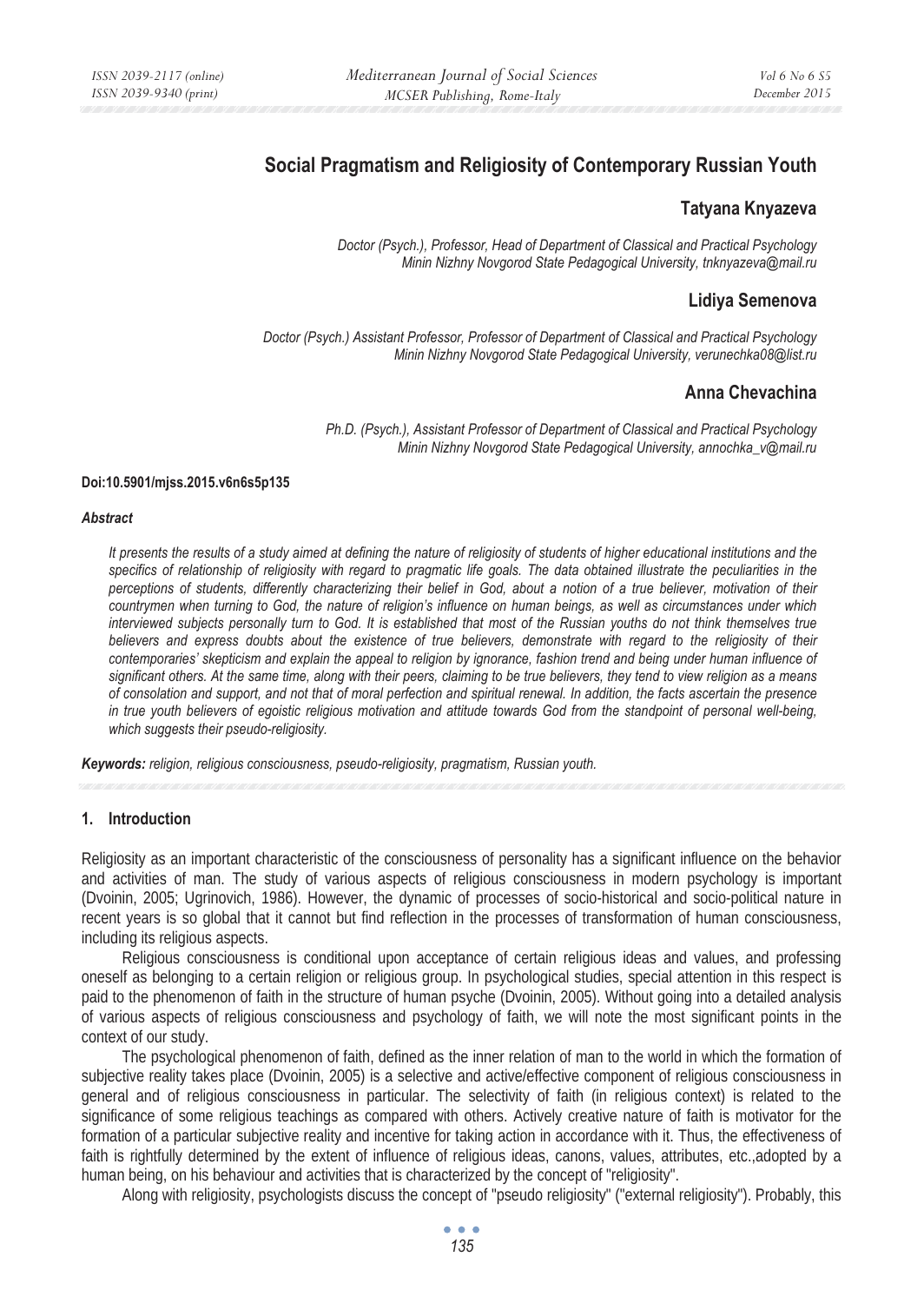| ISSN 2039-2117 (online) | Mediterranean Journal of Social Sciences | Vol 6 No 6 S5 |
|-------------------------|------------------------------------------|---------------|
| ISSN 2039-9340 (print)  | MCSER Publishing, Rome-Italy             | December 2015 |
|                         |                                          |               |

phenomenon is specific for the representatives of various religious trends; however, scientific data is presented, firstly, for respondents belonging to Christianity. In particular, V.A. Matvienko points out: "Professing themselves to be Orthodox, many respondents refer primarily to the origin from the relevant ethno-cultural environment and identify themselves not so much with the Orthodox Church, as with Orthodox cultural tradition. This consideration does not allow to automatically account them among believers" (Matvienko, 2014, p. 328).

Besides, over the last 15-20 years there has been a specific tendency towards fetishism of religious values to achieve purely pragmatic (utilitarian) purposes. In other words, there isa cult not of religious values as such, but of their use (consumption) to meet the pragmatic lifeneeds. Suchtendency, according to some researchers, is devastating: "Consumer attitude towards being is viewed by us as inhumanity in the sense that the essential attributes of man and human activities include not only the moment of appropriation [Aneignung], but also the moment of giving [äußerung]–or rather, their dialectical relationship. Consumerism is totally oriented only on the modus of appropriation. This is very accurately and succinctly expressed in the advertising slogan of Pepsi "Take everything from life" – the true motto of today: not to give, but only to take. This radical and total one-sidedness of human praxis is the lack of authenticity of human-presence-in-the-world, i.e., the inhumanity, and not some elusive degree of human perversity" (Kondrashov and Kruchinina, 2014, p.418).

The origins of this trend are well known, the roots of it go into the theory of social pragmatism (Social Pragmatic Theory), actively developed in American psychology and sociology and based on the theory of the pragmatic philosophy of John Dewey and William James. The essence of the theory is expressed, generally, in a few basic postulates: the standard of moral truth is the feasibility; ethical ideas are accepted as long as they continue to work (Younkins, 2005). The dissemination of ideas of pragmatism on religious consciousness is expressed in the same pragmatic unambiguous approach: it does not matter whether there is God or not, if belief in God makes people happy, He exists; truth is reduced to usefulness, and usefulness is dictated by reality (Johnson, 2015).

The study of Canadian scientists analyzes the psychological facts of influence and application of a pragmatic approach to religiosity on prosocial behavior of people (Norenzayan & Shariff, 2008). According to the authors, the relationship between religiosity and prosocialityis clearly detected only in those cases where reputation issues move to the forefront: those identifying themselves as believers had the opportunity to demonstrate to God, to themselves and others their high moral fiber. This phenomenon is known among economists, sociologists and psychologists, as conspicuous consumption (Ilyin, 2000; Harbaugh, 1996; Purinton, 2009).

Features of religious consciousness and behavior of the subjects presented in the above study characterize the subjects belonging to the Western European branch of Christianity. Probably, these features may be due to the specifics of mentality, oriented towards this religious model and type of social behavior. Perhaps other religious trends, forming other values of the religious consciousness and behavior, do not cultivate social pragmatism and conspicuous consumption as psychological components of a person's behaviour? For example, "Russian folklore, describing human desire to achieve positive results, puts communication, "social" over "economic" (Radina et al., 2013).

#### **2. Research Methods**

In this publication the authors present the analysis of comparative empirical research, allowing to determine the nature of religiosity of contemporary Russian youths and specifics of their correlation of religiosity with pragmatic life goals, and to compare the data obtained with the above global trends, statedby other scientists.

Our study covered students of pedagogical and technical universities in the city of Nizhny Novgorod totaling 106 persons, including 62 females and 44 males 18-22 years old. The study was conducted from May to November 2014.

For the main method of research, we used the problem-oriented interview, including the following issues:

- What kind of a person can you call a true believer?
- Do you consider yourself a true believer? Why?
- What, in your opinion, motivates people to turn to religion?
- What can religion give to a person?
- What is the place of religion in the life of a modern human being?
- When do you think a person usually turns to God, remembers about God?
- Have you addressed God? In what situations?

Interviews' data processing was conducted through open codingprocedures, involving distribution of all responses under meaningful categories. For comparative analysis of data, the criterion  $\varphi$  – Fischer angular transformation-was used.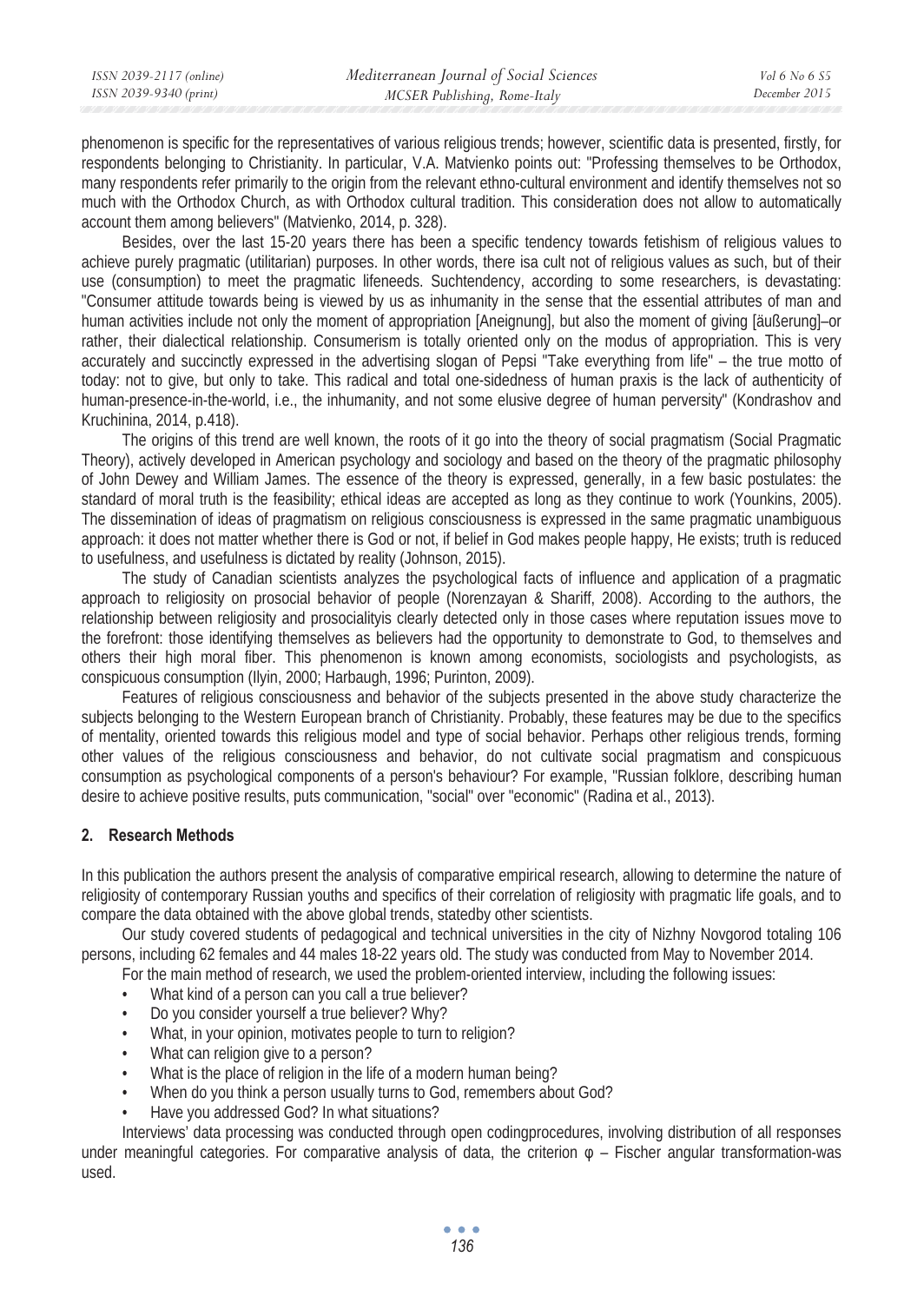### **3. Results and Discussion**

The first stage of the analysis comprisedof distribution of all subjects into two groups -one of true believers ("A") and those not referring themselves to true believers, to the other one ("B")– based on their answers to the question "Do you consider yourself a true believer?".

Group "A" consisted of 31 persons (29% of the total number of study participants); group "B" – of 75 persons (71% of subjects). The following are the specifics of their perceptions of a true believer (Table 1).

**Table 1.** Perception of a true believer in Russian youths'views

| Subjects                                | Group "A" |      | Group "B"      |      | The Fisher Criterion $(\varphi^*)$ |
|-----------------------------------------|-----------|------|----------------|------|------------------------------------|
| Categories                              | Number    | $\%$ | Number         | %    |                                    |
| AttendingChurch                         | 11        | 15,3 | 19             | 15,6 | 0,05                               |
| Often addressing God                    | 10        | 13,9 | 21             | 17,2 | 0,60                               |
| Observing religious customs and rituals | 16        | 22,2 | 22             | 18,0 | 0.70                               |
| Minister of the Church                  | 6         | 8.3  | 3              | 2,5  | 1,79 (p≤0,05)                      |
| <b>Sinless</b>                          | h         | 8,3  | $\mathfrak{D}$ | 1,6  | 2,22 (p≤0,05)                      |
| Selflessly loving God                   | 11        | 15,3 | 13             | 10,7 | 0.93                               |
| Religiously brought up                  | h         | 8,3  |                | 5,7  | 0.69                               |
| Decent and kind                         | 5         | 7.0  | 11             | 9,0  | 0.49                               |
| Elderly                                 |           | 1,4  | 11             | 9,0  | $2,50$ ( $p \le 0,01$ )            |
| Lack of true believers                  |           | ٠    | 13             | 10.7 | 4,48 (p≤0,01)                      |

From the point of view of young people, attributing themselves to true believers ("A"), a true believer is the one who certainly observes religious rituals, customs and ceremonies, attends Church, sincerely and unselfishly loves God, praises him, and often speaks to him ("*hefrequently goes to Church and behaves there appropriately"; "observes fast"; "repents of sins"; "revers God and prays to him,*" etc.). Almost similar opinion is shared by the subjects, not considering themselves as true believers ("B"), stressing upon strict observance by a believer of religious rites, the fact of his regular communion with God and obligatory attendance at Church ("*regularly goes to Church, prays"; "performs all rituals pertinent to certain events"; "turns to his God for advice*," etc.).

At the same time, in the answers of respondents from both mentioned groups significantly less mention, as compared with the statements pertaining to the observance of religious canonsby a religious person, was given of his personal qualities and moral deeds relating to interaction with other people and not associated exclusively with religiosity. Thus, messages about decency and kindness of a true believer, and the ones of similar meaning have been seen only in a small number of responses (7% of the utterances in group "A" and 9% in group"B")and only in a few instances, recorded statements about sinlessness of a true believer (8.3% in group "A" and 1.6% in group "B"). Even true believers from among the subjects made no mention ofresponsiveness, tolerance, compassion, mercy, generosity, etc. of believers.

Overall, we found a pronounced similarity in young people'sviews, differently characterizing their attitude to belief in God, as regards the image of a true believer goes.

Significant differences were established as well: the prevalence in group "A" of a point of view about sinlessness of a true believer ( $p\leq 0.05$ ) and on the recognition as such of a Minister of Church ( $p\leq 0.05$ ), and among respondents in group "B" – on a believer being elderly ( $p \le 0.01$ ) and manifestation of doubt about the existence of true believers  $(p\leq 0.01)$ . It may be noted that the last opinion was not observed amongrespondentsin group "A".

Results of the study of perceptions about the motives behind contemporaries'recourse to religion showed the following (Table 2).

**Table 2.** Causal attributions of recourse to religion

| Subjects                        | Group "A" |      | Group "B" |      | The Fisher Criterion $(\varphi^*)$ |
|---------------------------------|-----------|------|-----------|------|------------------------------------|
| Categories                      | Number    | %    | Number    | %    |                                    |
| Life hardships                  | 26        | 22.8 | 22        | 13.7 | $1,94$ ( $p \le 0,05$ )            |
| Need for protection, assistance | 18        | 15.8 | 19        | 11.8 | 0.96                               |
| Hope for the better             |           | 23.7 | 22        | 13.7 | $2,03$ ( $p \le 0,05$ )            |
| Indecision, uncertainty         |           | 3,5  | 13        | 8.1  | $1,64$ ( $p \le 0,05$ )            |

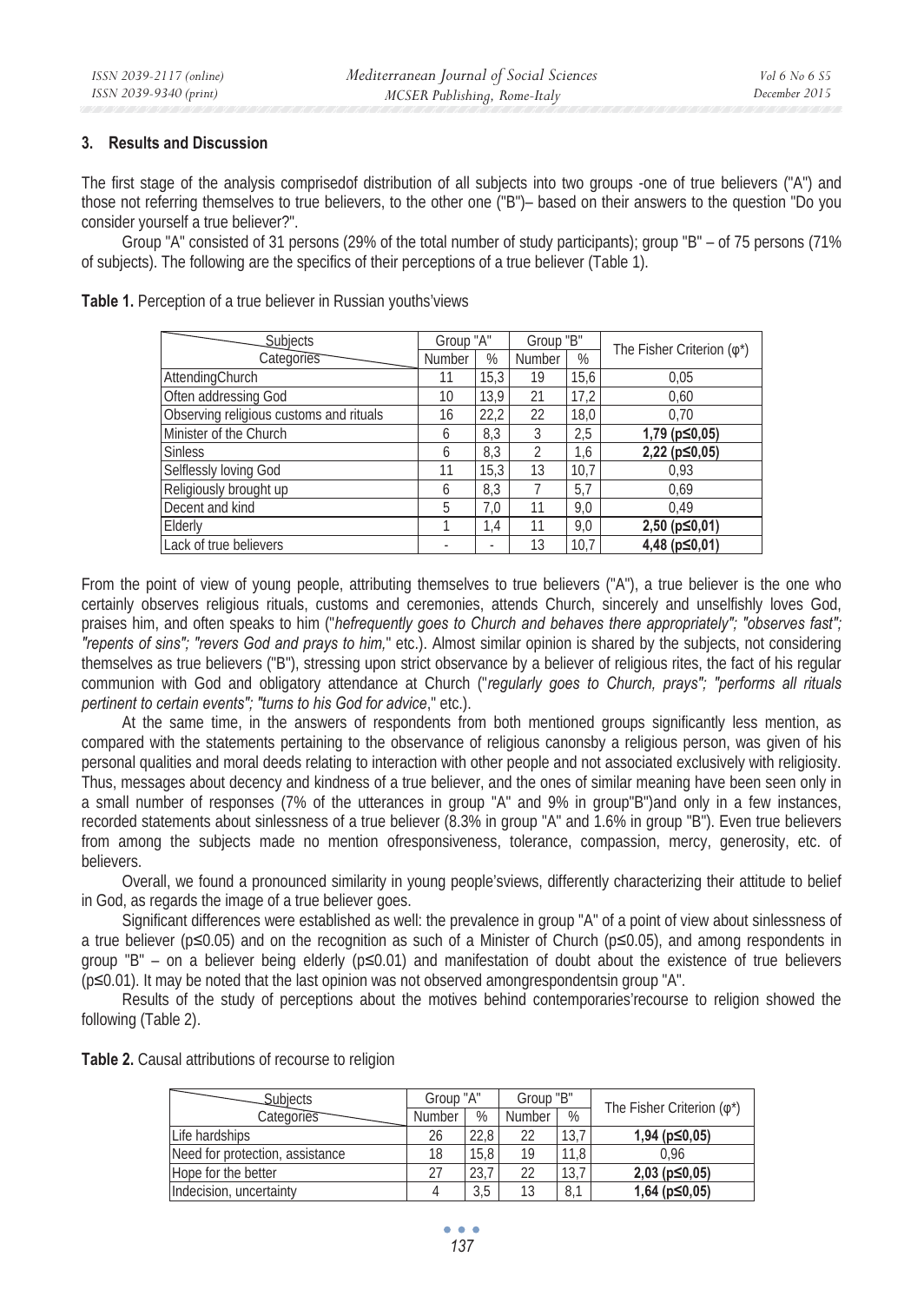| Sincere faith in God                  | 11 | 9,6 | 8              | 5,0 | 1,46                    |
|---------------------------------------|----|-----|----------------|-----|-------------------------|
| Search for harmony in oneself         | 2  | 1,8 |                | 4,4 | 1,26                    |
| Need for belief                       |    |     | 6              | 3,6 | 3,12 ( $p \le 0,01$ )   |
| Loneliness                            |    | 0.9 | 6              | 3,6 | 1,57                    |
| Social identity                       | 2  | 1,8 |                | 4,4 | 1,26                    |
| Disappointment, disillusion in life   |    | 6,1 | 11             | 6,8 | 0,24                    |
| Search for answers                    | 3  | 2,6 | 2              | 1,2 | 0,85                    |
| Fashion                               | 2  | 1,8 | 9              | 5,6 | 1,71 (p≤0,05)           |
| Stupidity                             |    | ٠   | 4              | 2,5 | $2,60$ ( $p \le 0,01$ ) |
| Supernatural, inexplicable situations |    | 0.9 | $\overline{2}$ | 1,2 | 0.23                    |
| Fear                                  | 3  | 2,6 |                | 4.4 | 0.81                    |
| Gratitude                             | 3  | 2,6 | 3              | 1.9 | 0.38                    |
| Sins' atonement                       | 4  | 3,5 | 13             | 8,1 | $1,64$ ( $p \le 0,05$ ) |

Our subjects opined that the main motives behind recourse of people to religion are most often lifehardships, need for assistance and protection and hope for the better.In the majority of cases, this opinion was shared by respondents from group "A" (reliably significant differences by categories "life hardships" and "hope for the better" at the level  $p \le 0.05$ ). Respondents in group "B" more frequently cited the following reasons: indecision and uncertainty of man, his weakness (reliably significant differences in their favor at the level  $p\leq 0.05$ ); fashion for religion and everything associated with it, including Church rituals and attributes (differences in their favor at the level  $p\leq 0.05$ ); need for atonement (differences in their favor at the level p<0.05); need for belief and human stupidity (in both categories,reliably significant differences in their favor at the level  $p \leq 0.01$ . Especially we would like to emphasize that in the last two instances we are talking about responses that had no mention in the other tested group at all.

As an illustration let us quote some sayings of the respondents of group "B": "*Today it has become fashionable to wear crosses, to buy icons. Many people do this just because it should be this way, since so many others do it. This allows them to be within a so called trend." "Only stupid people can believe in and hope for help from something supernatural",* etc.

Subjects in group "B" more frequently named such reasons as loneliness, fear, a sense of belonging to a meaningful group and search for harmony in oneself, whereas the subjects that professed themselves as true believers, a little more often cited a sense of gratitude. However, all these differences are negligible and feedbacks of this kind are mainly episodic.

The striking coincidence of respondents'viewsin groups "A" and "B", the quantitative ratio of which is recorded in Table 3, is most evident when tracing the answers to the question as to what precisely can be given by religion to a human being.

| Subjects                                              | Group "A"                |      | Group "B"     |      | The Fisher Criterion $(\varphi^*)$ |
|-------------------------------------------------------|--------------------------|------|---------------|------|------------------------------------|
| Categories                                            | Number                   | $\%$ | <b>Number</b> | $\%$ |                                    |
| Help and support                                      | 24                       | 24,7 | 27            | 21,8 | 0.50                               |
| Confidence and peace of mind                          | 27                       | 27,8 | 31            | 25,0 | 0,47                               |
| Ability to believe                                    | 9                        | 9,3  |               | 5,6  | 1,05                               |
| Inner peace harmony and perfection in spiritual realm | 11                       | 11,3 | 8             | 6,5  | 1,25                               |
| Purpose and life meaning                              | 9                        | 9.3  | 6             | 4,8  | 1.31                               |
| Faith in people and relationships                     | $\overline{2}$           | 2.1  | 5             | 4,0  | 0.83                               |
| Misconceptions and prejudices                         | $\overline{\phantom{a}}$ | ٠    | 11            | 8,9  | 4,47 (p≤0,01)                      |
| Answers to various questions                          | 4                        | 4,1  | 9             | 7,3  | 1.03                               |
| Self-justification                                    |                          | ٠    | 9             | 7,3  | 4,04 (p≤0,01)                      |
| Strength                                              | 3                        | 3,1  |               | 5,6  | 0.92                               |
| Salvation                                             | 5                        | 5,2  | ٠             | ٠    | $3,40$ ( $p \le 0,01$ )            |
| Fear of God                                           | 3                        | 3,1  | 4             | 3,2  | 0.04                               |

**Table 3.** Semantic interpretation of religion's influence on man

According to the data received, the vast majority of youths tend to believe that religion makes people more confident and calm, gives them help and support they need. It is such responses that were most common in both groups of subjects. Besides, noteworthy is a point of view that religion and faith can give people strength, provide answers to various

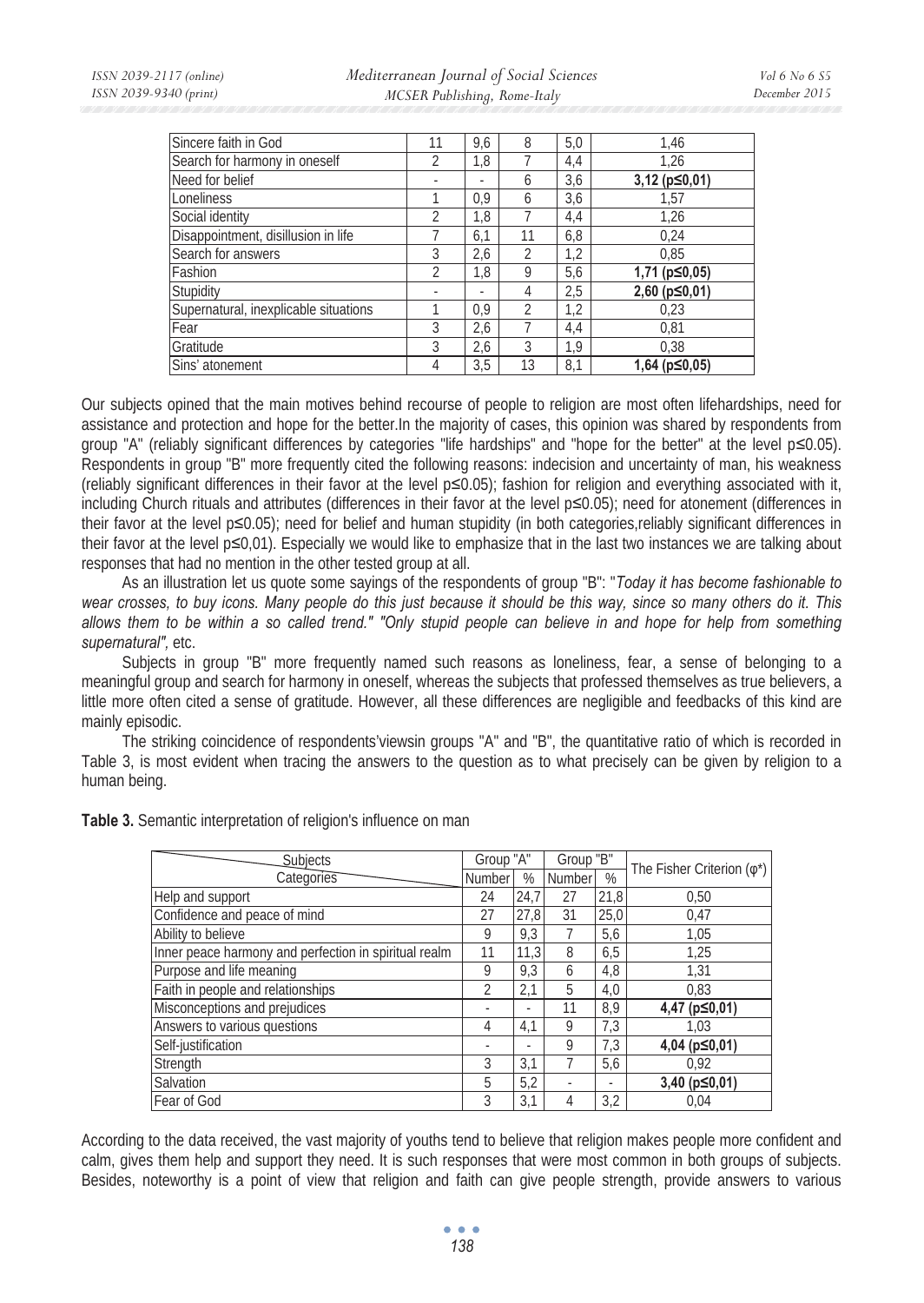| ISSN 2039-2117 (online) | Mediterranean Journal of Social Sciences | Vol 6 No 6 S5 |
|-------------------------|------------------------------------------|---------------|
| ISSN 2039-9340 (print)  | MCSER Publishing, Rome-Italy             | December 2015 |

questions, give purpose and meaning in life, confidence in people, on the one hand, and fear of God, on the other.

At the same time, we found reliably significant differences. In particular, the subjects in group"B" were sure that religion leads to prejudice ( $p \le 0.01$ ) and allows a person to engage in self-justification, praying to exonerate his sins  $(p \le 0.01)$ . On the contrary, among the respondents in group "A" we saw a different opinion-the possibility to attain salvation through religion ( $p \le 0.01$ ).

Answering the question about the place of religion in modern life, respondents of group "A" stressed primary role of religion in modern society, insisted on the fact of its revival in the Russian state, while the subjects in group "B" talked about the pragmatism of their countrymen and contemporaries, about the loss of popularity of religion in the twenty-first century.

The opinions of the respondents about the conditions and situations, in which a person usually turns to God, are presented in Table 4.

| Subjects                              | Group "A"    |      | Group "B" |      | The Fisher Criterion $(\varphi^*)$ |
|---------------------------------------|--------------|------|-----------|------|------------------------------------|
| Categories                            | Number       | %    | Number    | %    |                                    |
| Despair, God as the last hope only    | 21           | 27,6 | 47        | 32.9 | 0,82                               |
| Life difficulties                     | 26           | 34.2 | 41        | 28.7 | 0,83                               |
| Appeals for assistance and protection | 18           | 23.7 | 33        | 23.0 | 0.12                               |
| Gratitude                             |              | 5,3  |           | 2,1  | 1.22                               |
| Joy experiences, life happy moments   | <sub>6</sub> | 7.9  | 5         | 3,5  | 1.37                               |
| Religious holidays and traditions     |              | 1,3  | 9         | 6,3  | $1,96$ ( $p \le 0,05$ )            |
| Solidarity with others                |              |      |           | 2.8  | 2,37 (p≤0,01)                      |
| <b>Blaming God</b>                    |              | ۰    |           | 0,7  | 1.18                               |

**Table 4.** Attribution of situations and conditions for turning to God

The predominant type of attribution in both groups of subjects is the focus on hardshipspeople face in life and their feeling of the sense of despair, when God remains the last hope: "*God is usually remembered in desperate situations, when one feels hopelessness and despair. Then God is the last hope*" (group "B"); "*We should appeal to God only in extreme cases when it is quite clear that without Him we will not manage*" (group "A").

At the same time, in the nature of attribution of situations and conditions forturning to God, between the groups, there is a number of statistically significant differences and all of them are in favor of the respondents in group "B". So, it is the latter who tend to show a view of the close ties between turning to God with religious holidays and traditions  $(p\leq 0.01)$ , and also name solidarity with other significant people  $(p\leq 0.01)$  as a possible reason for the human need for God.

*"If a person is raised religious, then, of course, he will commune with God on all religious holidays. It is his habit now. And the earlieritis acquired, the more likely that he will continue doing it". "Many do not do it by their own choice, but simply because othersdoso. This is something like conformity, I would say. The desire not to be black sheep. Demonstration of belonging and loyalty to those who, for whatever reason, are important."* 

In the context of the studied problem especially interesting is the answer to the last question of the interview, pertaining to the fact itself and personal circumstances of youth turning to God.

Despite the fact that only a small part of our respondents identified themselves as true believers, the subjects of both groups reported that they too, during their life span, turned to God, namely: 82.3% of girls (numbering 51) and 77.3% of boys (34). Moreover, they comprised all our subjects from group "A" and 72% of the tested subjects from group "B".

Overall, according to our survey participants, their turning to God took placeunder the following circumstances (Table 5).

**Table 5.** Circumstances for Russian youths' personal turning to God

| <b>Subjects</b>     | Group "A" |      | Group "B" |      | The Fisher Criterion $(\varphi^*)$ |
|---------------------|-----------|------|-----------|------|------------------------------------|
| Categories          | Number    | %    | Number    | %    |                                    |
| Life hardships      |           | 43.6 | 29        | 43.9 | 0.03                               |
| <b>Hopelessness</b> |           | 20.5 |           | 16.  | 0.49                               |